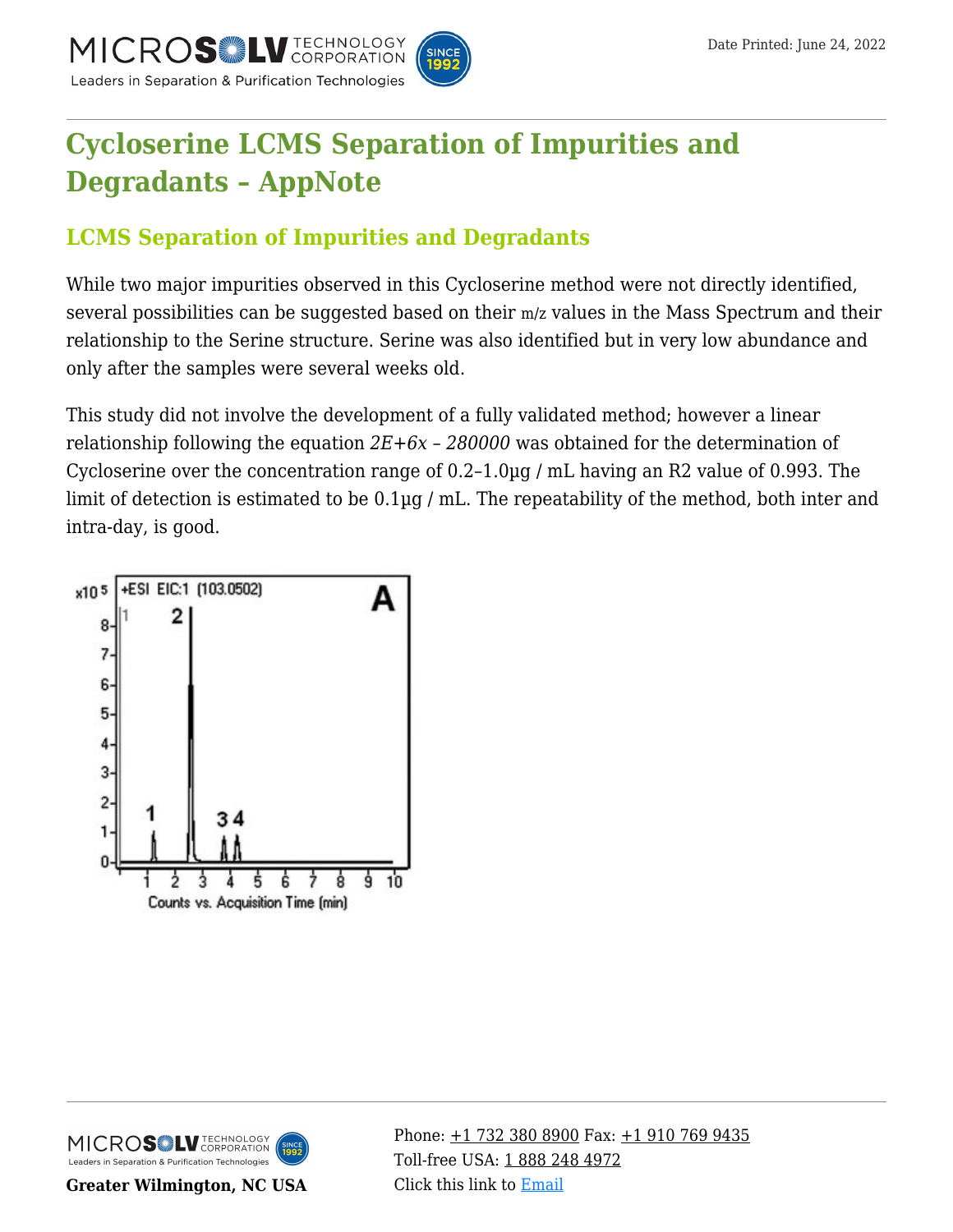







## **Peak:**

- 1. Unknown at m/z 285
- 2. Unknown at m/z 245
- 3. Cycloserine dimer at m/z 205.0931
- 4. Cycloserine at m/z 103.0502 *(Fig. A)*
	- 5. Serine at m/z 106.0499 *(Fig. B)*

## **Method Conditions**

**Column:** Cogent Diamond Hydride™, 4μm, 100Å **Catalog No.:** [70000-15P-2](https://www.mtc-usa.com/product-details/id/4115801) **Dimensions:** 2.1 x 150mm **Mobile Phase:** A: DI Water /  $0.1\%$  Formic Acid (v/v) —B: Acetonitrile / 0.1% Formic Acid (v/v) **Gradient:**

MICROS LU TECHNOLOGY Leaders in Separation & Purification Technologies

**Greater Wilmington, NC USA**

Phone:  $\pm$ 1 732 380 8900 Fax:  $\pm$ 1 910 769 9435 Toll-free USA: [1 888 248 4972](#page--1-0) Click this link to [Email](https://www.mtc-usa.com/contact)